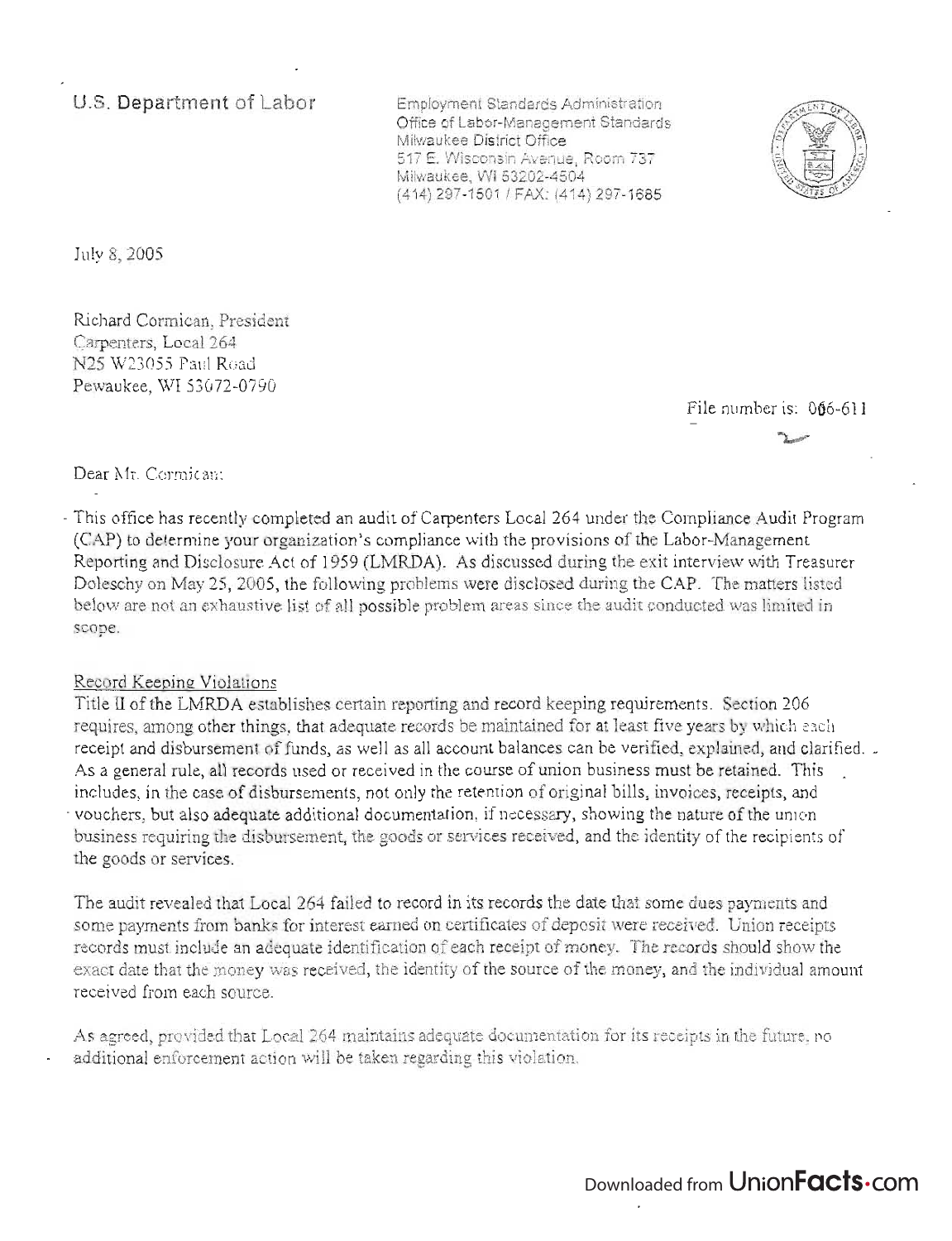Carpenters, Local 264 July 8, 2005 Page 2 of 3

## Reporting Violations

The CAP disclosed a violation of LMRDA section 201(b), because the Labor Organization Annual Report (Form LM-3) filed by Local 264 for fiscal year ending June 30, 2004 was deficient in the following areas:

- 1. Item 13 (Acquire any goods or property in any manner other than by purchase or dispose of any goods or property in any manner other than by sale) should have been answered "Yes" instead of "No," because Local 264 gave away goods in excess of \$35,000 to members during the year. These goods included gift certificates, sporting event tickets, and entertairunent books. The type and value of any property received or given away must be identified in the additional information section of the LM report with the identity of the recipient(s) or donor of such property. In addition, Local 264  $\sigma$  must report while the identity of the recipient sy of donor of social property. In addition, hold, and  $\frac{1}{2}$
- 2. Local 264 incorrectly reported payments to officers Item 24(All Officers and Disbursements to Officers). Local 264 records reflect that officers received payments for "expenses" and "committee fees." You advised that these payments are intended to compensate the officers for the work that they do and are not intended to be reimbursement to them for any specific expenses. Therefore, the payments should be included in the amounts reported in Schedule D (Salary). It appears the payments were reported in Column E (Allowances and Other Disbursements).

Local 264 also failed to include some reimbursements to officers and employees in the amounts reported in Item 24 (All Officers and Disbursements to Officers). Such payments appear to have been erroneously reported in Item 48 (Office and Administrative Expenses) and/or Item 54 (Other Disbursements). All direct disbursements to your union's officers and some indirect disbursements made by your organization on behalf of its officers must be included in the amounts reported in Item -24. A "direct disbursement" to an officer is a payment made by your organization to an officer in-the form of cash, property, goods, services, or other things of value. An "indirect disbursement" to an officer is a payment made by your organization to another party (including credit card companies) for cash, property, goods, services, or other things of value received by or on behalf of an officer. However, indirect disbursements for temporary lodging (such as a union check issued to a hotel) or for transportation by a public carrier (such as an airline) for an officer traveling on union business should be reported in Item 48 (Office and Administrative Expenses).

3. Local 264 failed to use the correct accounting method when completing its LM-3. Form LM-3 must be prepared using the cash method of counting. Under the cash method of accounting, receipts are recorded when money is actually received by your organization and disbursements are recorded when money is actually paid out by your organization. The audit revealed that for LM reporting purposes, Local 264 calculated the information reported in Statement B (Cash Receipts) based on the dates that monies were deposited, not according to the dates that monies were received (as required by the cash method of accounting.)

I am not requiring that Local 264 file an amended LM-3 report for 2004 to correct the deficient items, but as agreed, your union will properly report the deficient items on all future reports filed with this agency.